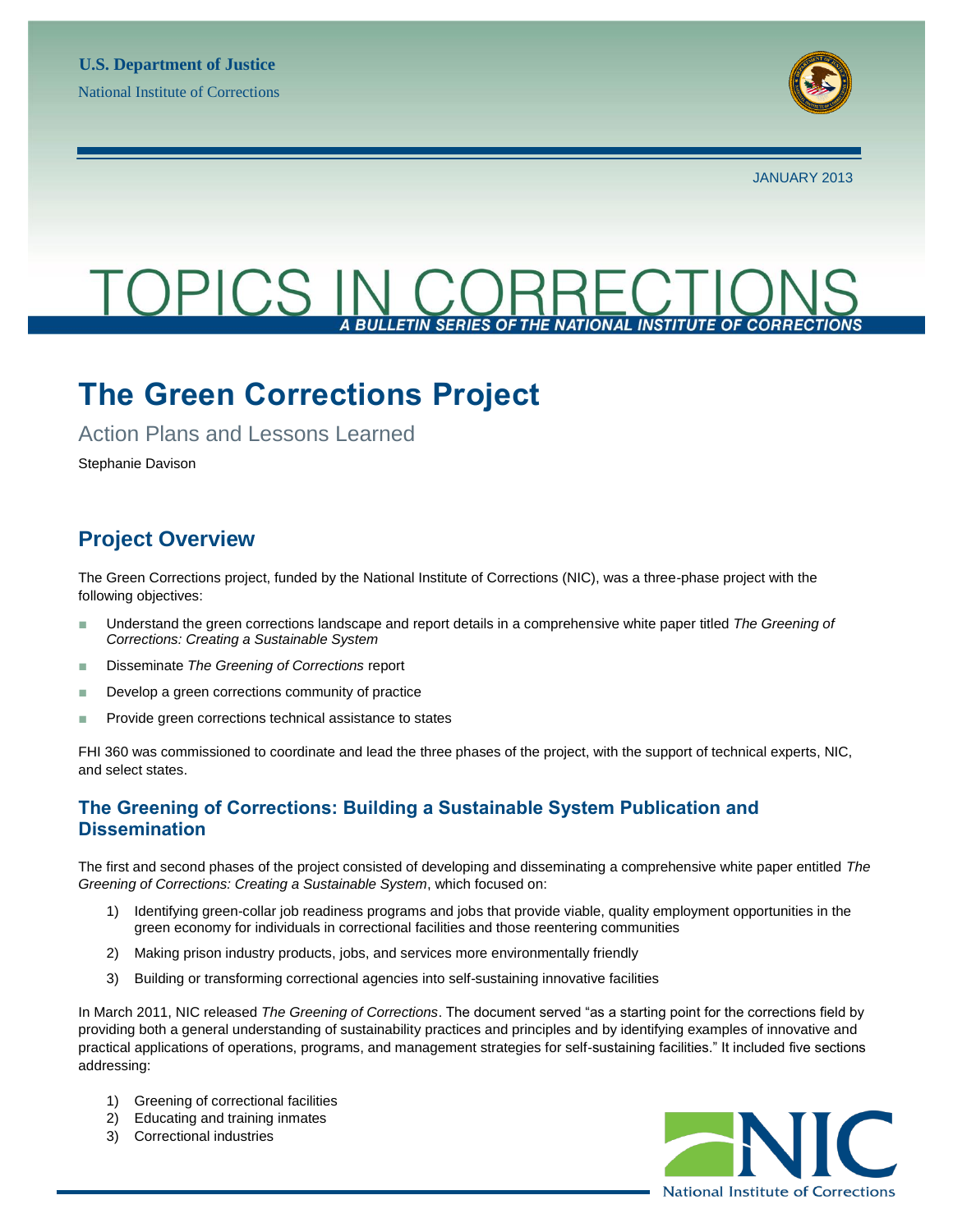- 4) Green reentry programs
- 5) Recommendations to build a framework for green programming and practices within the confines of the correctional system

The white paper can be accessed at [http://nicic.gov/greencorrections.](http://nicic.gov/greencorrections)

## **Develop a Community of Practice and Provide Technical Assistance to States**

The third phase of the project focused on helping states implement the practices described in the white paper. Building on the foundational knowledge of The Greening of Corrections, the overarching objectives of the technical assistance effort was to:

- 1) Build the capacity of state correctional agencies to become self-sustaining, innovative facilities, which would include helping them help inmates gain the requisite skills and competencies needed for viable, quality jobs in the emerging green economy
- 2) Provide state agencies with access to experts in the field to advance their sustainability efforts
- 3) Establish a small community of practice to create a peer learning exchange among state correctional agencies
- 4) Capture the knowledge of the technical assistance process and lessons learned to advance the field

## **Application Process**

To accomplish the goals of the green corrections project, NIC and the FHI 360 team developed a competitive application process to identify three states to receive technical assistance. The technical assistance would consist of hiring subject matter experts and convening a strategic action plan meeting to develop a strategy for applying principles from the white paper to the development of green corrections programs in the selected states. In particular, the technical assistance would focus on areas such as resource and energy consumption, operations, management, maintenance of prisons, and education and training programs for inmates.

The three state agencies selected for the targeted technical assistance were Maryland, Minnesota, and Washington.

### **Technical Assistance in Each State**

Each state elected to address a different technical assistance need for their strategic action plan session.

#### *Maryland*

The Maryland Department of Public Safety and Correctional Services sought to focus the Maryland Correctional Services leadership team on expanding its vision for sustainability programs. Specifically, the meeting would help participants:

- 1) Learn about and share the wide range of green practices currently in place
- 2) Learn from the state of Washington's existing sustainability plan and practices
- 3) Identify opportunities for increased and improved green practices through strategic action steps

Stakeholders engaged in the meeting represented all key operational programs addressing issues including recycling, region maintenance, capital construction, facilities design, energy performance, public safety works (community crews program), correctional enterprises, and programs and services.

Maryland Correctional Services identified existing green practices ranging from Governor-mandated energy savings programs to pre-release work crew programs to cost-saving operational practices. Specifically, the Governor's executive orders, legislation, and agency rulemaking has set numerous standards for energy efficient construction and building operations. For example, all new construction by the state of Maryland must meet a U.S. Green Building Council Leadership in Energy and Environmental Design (LEED) Silver rating. The state also requires that all agencies input energy consumption information in the EM-Power Maryland Energy Database. Agencies are required to track energy use and implement energy saving practices. Maryland Correctional Services used Energy Performance Contracts to meet increasing requirements for energy savings, which also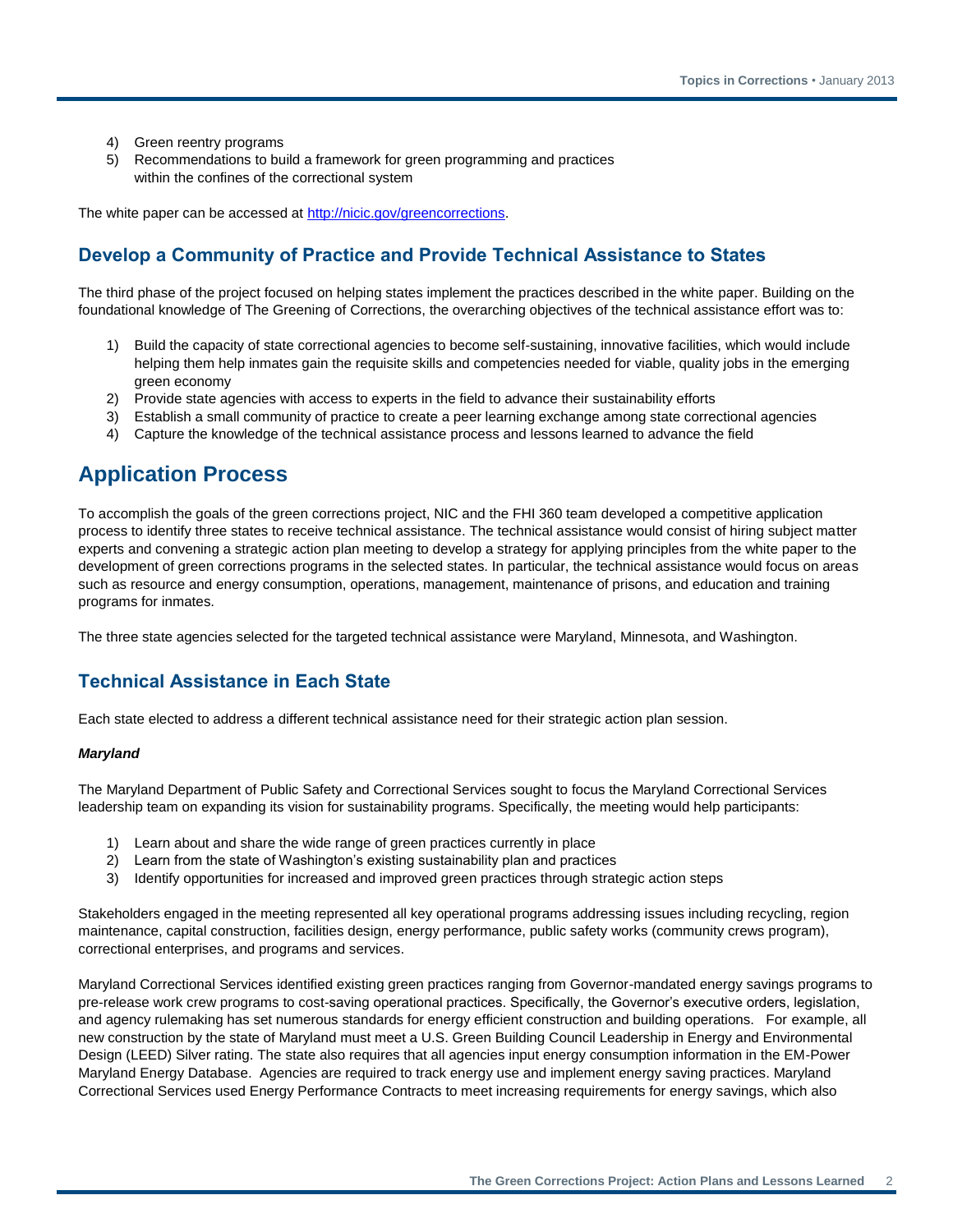resulted in savings on energy consumption. Energy production also became of increasing interest to operations, as new contracts to implement biofuels programs and solar panel projects were underway at the time of project development.

After review of energy savings programs, operational practices and public works programs, Maryland Correctional Services staff realized the department had extensive green programming activities; however, these activities were not integrated into a single program or strategic plan.

To gain a stronger understanding of how to develop a cohesive green program, David Bezanson, Assistant Secretary of Capital Programs, and Rick Weinbrenner, Hagerstown Regional Maintenance Chief, visited Washington state and its department of corrections. As part of their visit, they visited the Stafford Creek Correctional Center and participated in the Washington State Department of Corrections strategic action planning meeting. Assistant Secretary Bezanson describes the site visit as "an inspiration for our staff." The firsthand experience of staff helped gain buy-in from the larger group—from operations, construction, maintenance, environmental safety and public safety works—to be actively engaged in the strategic action planning meeting on October 12, 2012.

On October 12, 2012, Maryland Correctional Services convened a group of stakeholders representing recycling, region maintenance, capital construction, facilities design, energy performance, public safety works (community crews program), correctional enterprises, and programs and services to help expand its vision for sustainability programs, also known as green programs and practices.

The meeting commenced with presentations from each group about their existing green and sustainability practices, followed by a presentation about the cohesive sustainability program in Washington state by Dan Pacholke, Director of Prisons at the Washington Department of Corrections, and concluded with a discussion of opportunities, costs and action steps for implementing a vision for sustainability in the State of Maryland.

The strategic action planning meeting concluded with a set of action steps. The three actions steps consisted of the following:

- 1) Complete a written Sustainability Policy that drives correctional operations
- 2) Expand recycling and composting programs to reduce waste hauling costs and encourage savings
- 3) Work more closely with higher education (seek more science grant funding to train inmates)

#### *Minnesota*

The Minnesota Department of Corrections Educational Services sought to learn about how to incorporate green skills training into their existing carpentry and cabinetmaking courses, add industry-recognized credentials to their existing program, and consider a method for adding green components to additional training programs in the future.

On November 1 and 2, 2012, the Minnesota Department of Corrections Educational Services brought together a group of stakeholders consisting of carpentry and cabinet making instructors, education administrators, Minnesota Correctional Industries, job placement staff, and the Minnesota Department of Employment and Economic Development. The group sought to learn about how to incorporate green skills training into existing carpentry and cabinetmaking courses, add industryrecognized credentials to their existing program, and consider a method for adding green components to additional training programs in the future. Technical experts Randy Grissom of Santa Fe Community College and Marcia Wilson of Los Angeles Trade Technical College helped guide the process.

The technical experts, Randy Grissom and Marcia Wilson, guided Minnesota Educational Services and their partners through an internal and external factors scan. Following scanning exercises, the group mapped out the carpentry and cabinetmaking programs and identified the knowledge, skills and abilities (KSAs) that should be supplemented to create green programs. Throughout the meeting, the technical experts added their personnel knowledge, shared their community colleges curriculums, and provided tips on how to integrate green components. Michelle Fox, U.S. Department of Energy, also provided a tour of the National Training & Education Resource (NTER). Following the scans, review of programs, and identification of KSAs, the group developed action steps to move forward.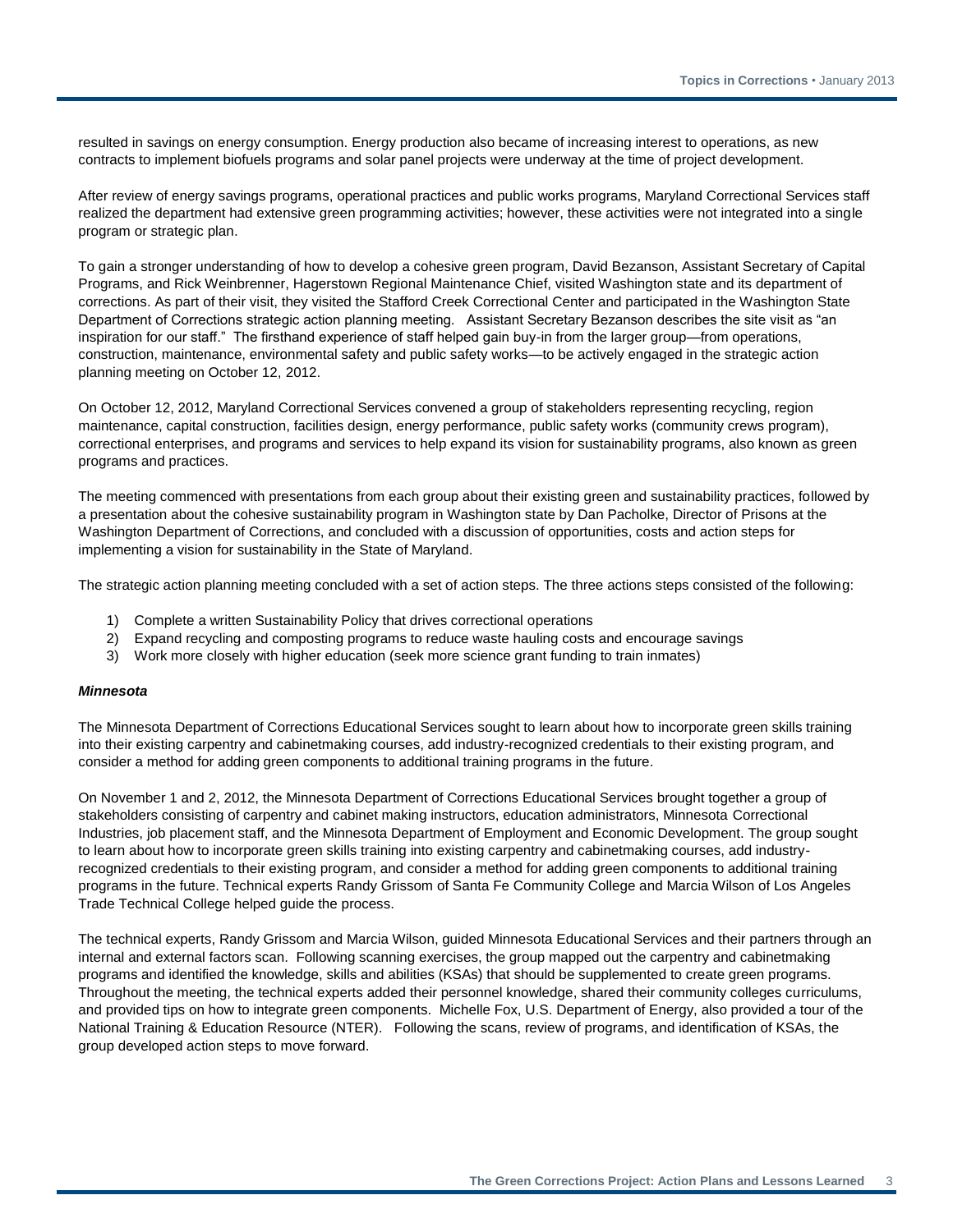#### *Washington*

The Washington Department of Corrections elected to hold two 1-day meetings addressing different topics, rather than a 2-day meeting addressing a single topic. The Washington Department of Corrections addressed challenges related to procurement of green and sustainable goods and focused on the development of a "sustainability primer" for new employees and inmates to help build understanding and buy-in to sustainability practices. Alicia Culver of the Responsible Purchasing Network led the group through a process to develop policies and procedures for green purchases. The second meeting focused on developing a "sustainability primer" for new employees and current staff and inmates to help build understanding and buy-in to sustainability practices. Jennifer Webster, a curriculum development expert, led the session to begin to build the framework for the curriculum.

#### **Green Procurement**

The sustainable procurement session started with a presentation by Alicia Culver about the central elements of sustainable purchasing. For example, Ms. Culver described green products as comprising or exhibiting:

- High recycled product content (post-consumer)
- Closed-loop manufacturing (all products are entirely re-used; i.e. recycled carpeting from old carpets)
- Local manufacturing
- Extended Producer Responsibility (EPR) (take-back program)
- Less energy in production, transportation, and use (uses less energy during its lifecycle)
- No unnecessary packaging (and recyclable, compostable packaging)
- Low volatile organic compounds, low toxicity overall
- Manufacturing with recycled content
- High energy efficiency
- Durability and design that is long lasting
- Recyclability or compostability (in your program)
- Manufacturing from renewable resources (i.e. bio-based materials)
- Less toxicity than conventional goods
- Safe management at the end of its life

Culver also described the purpose and benefits of green and sustainable purchasing, while highlighting challenges to the green procurement process. In particular, one challenge is green washing and use of products that claim to be green but have no environmental benefits. This can be difficult to describe in procurement procedures. Utilizing third party certifications defined in a procurement policy with set standards, such as percent of post-consumer waste, can help ensure procured products are actually green and sustainable.

The group established the following action steps for green procurement:

- 1) Develop administrative guidelines and a statement of purpose
- 2) Prioritize processes (What are the most important and impactful products to green first?)
- 3) Establish a baseline, evaluate it, and report on it based on by-product category (may be part of prioritization process; may ask that vendors report baseline and usage numbers)
- 4) Establish reporting procedure (part of #3)
- 5) Develop a communication tool
- 6) Consider holding a meeting with the Washington Department of Enterprise Services, ask the Department of Ecology to participate in the meeting, and ask for changes to procurement policies

#### **Sustainability Primer Meeting**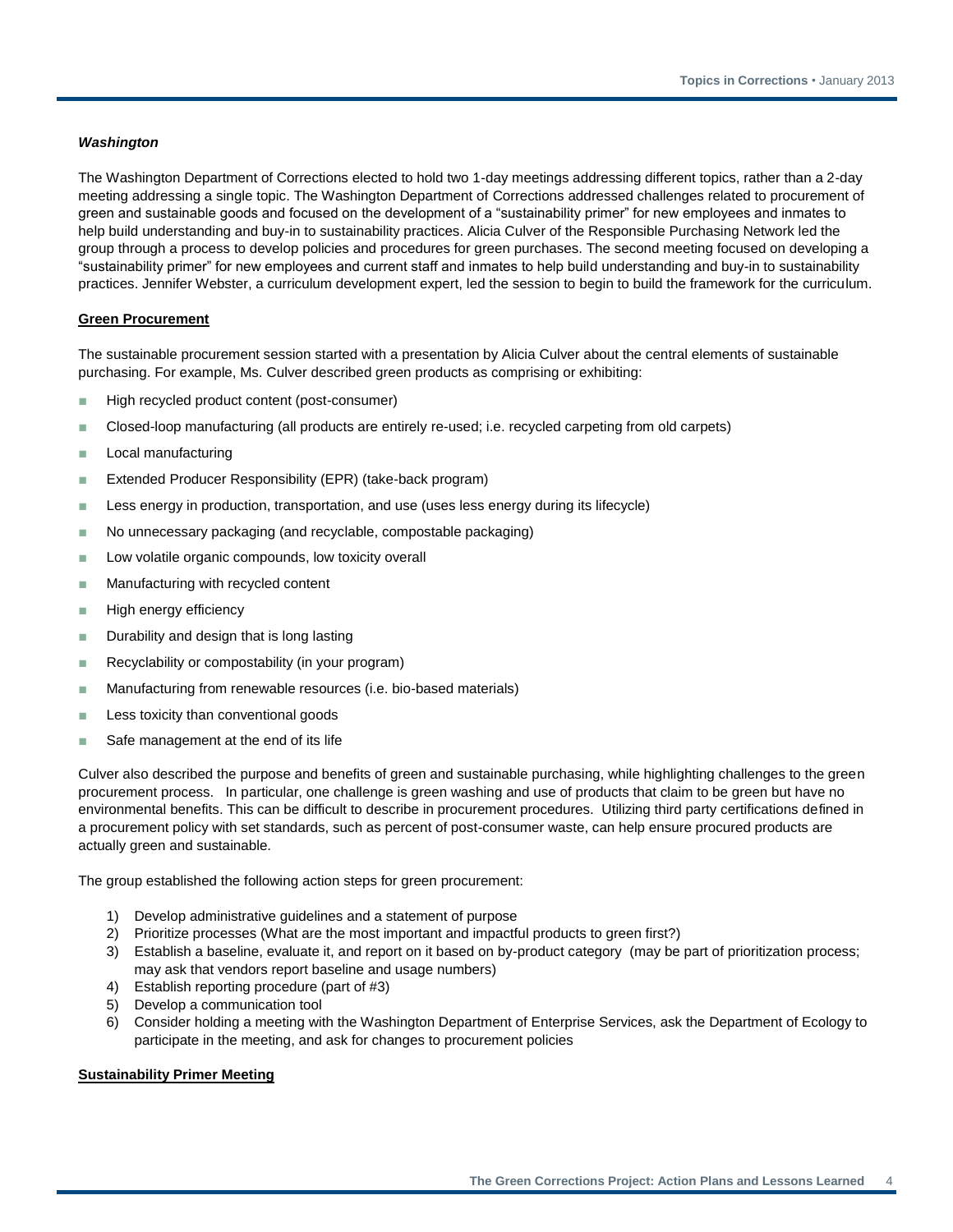The sustainability primer meeting started by defining the goals of the curriculum. Specifically, the group sought to "[o]rient inmates, officers, and staff to sustainability and how it applies to living in a prison facility. The primer should inform knowledge of sustainability practices on a daily basis. Use of the primer as an orientation is dependent on location."<sup>1</sup> Curriculum design expert Jennifer Webster then guided the group through a series of exercises to identify primer topics and methods of delivery. The group identified four pieces of knowledge or information that individuals must learn from the primer. Specifically, the primer should help individuals learn to:

- Become awareness of sustainability and best practices
- Understand what the institution is already doing
- Understand "why" sustainable living is important
- Apply sustainable practices in daily activities

The group established the following action steps for the sustainability primer:

- Develop a facilitator quide, participant quide and PowerPoint presentation
- Review and modify curriculum
- Pilot the sustainability primer at 4-5 prisons
- Explore opportunities to create a video to provide the training

## **Endnotes**

1. FHI 360. Davison, Stephanie (Project Coordinator) Meeting Notes. Sustainability Primer Meeting. Page 1. July 11, 2012